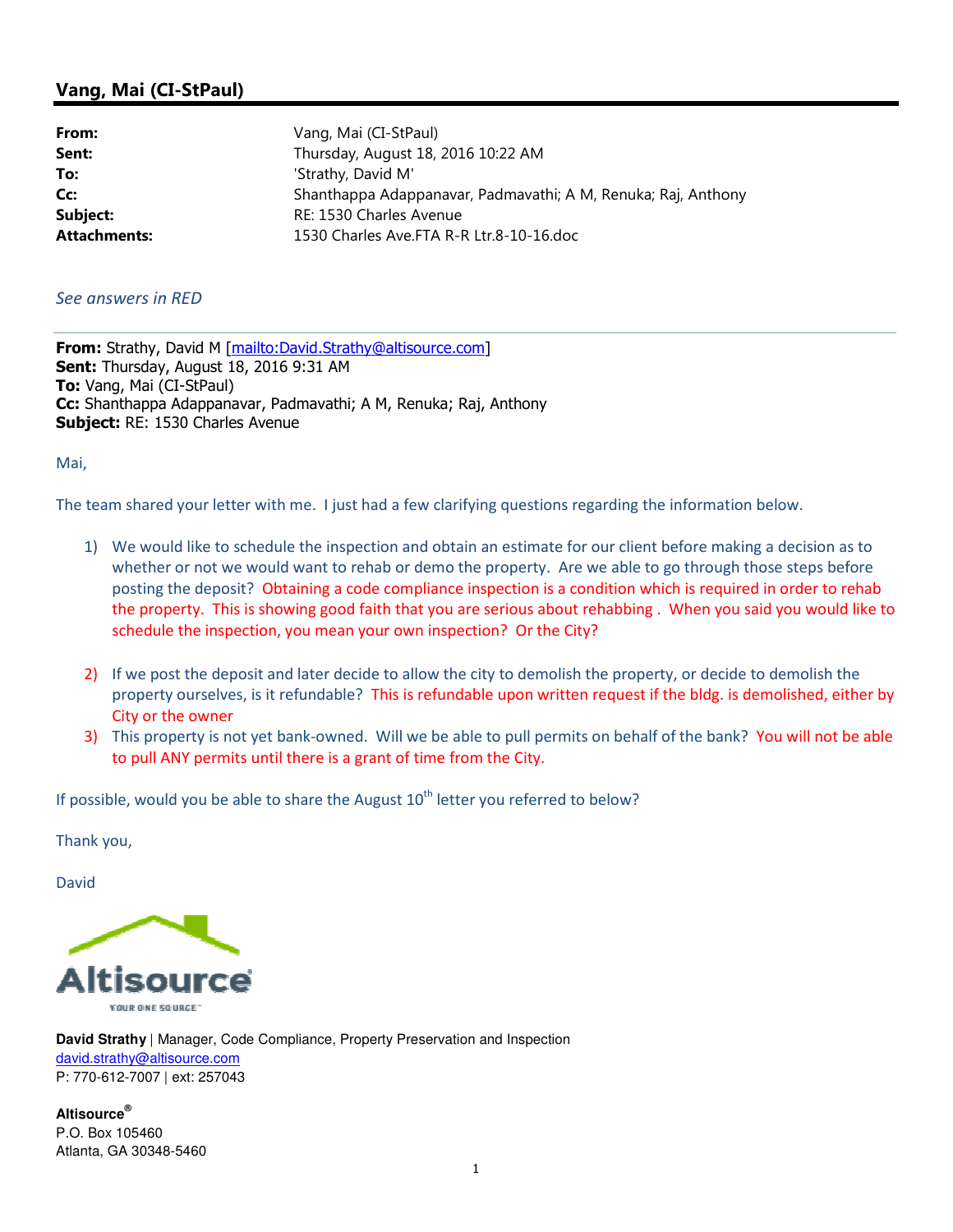From: Vang, Mai (CI-StPaul) [mailto:mai.vang@ci.stpaul.mn.us] Sent: Wednesday, August 17, 2016 10:28 AM To: A M, Renuka Subject: 1530 Charles Avenue

Hello,

Per our phone conversation, attached is the Order to Abate a Nuisance Building(s) letter dated June 8, 2016. Please note that the list of deficiencies listed here is not necessarily all the deficiencies. In order to get the full list, you will need to obtain a Code Compliance Inspection which will have 4 trade inspectors walk through the building and determine what needs to be repaired. There is a cost for getting the code compliance inspection. If you are planning to rehabilitate the building; here, below are conditions requested by the hearing officer:

- 1) Maintain the property;
- 2) Post a \$5,000 performance deposit;
- 3) Obtain a code compliance

The above-mentioned conditions are the basic conditions the legislative hearing officer is looking for in order to get a layover for a work plan and financial documentation to establish.

If there is no action taken by the owner, the recommendation will be as 15 days removal as indicated in my August 10<sup>th</sup> letter.

Any further questions, please let me know.



This email message and any attachments are intended solely for the use of the addressee. If you are not the intended recipient, you are prohibited from reading, disclosing, reproducing, distributing, disseminating or otherwise using this transmission. If you have received this message in error, please promptly notify the sender by reply email and immediately delete this message from your system. This message and any attachments may contain information that is confidential, privileged or exempt from disclosure. Delivery of this message to any person other than the intended recipient is not intended to waive any right or privilege. Message transmission is not guaranteed to be secure or free of software viruses.